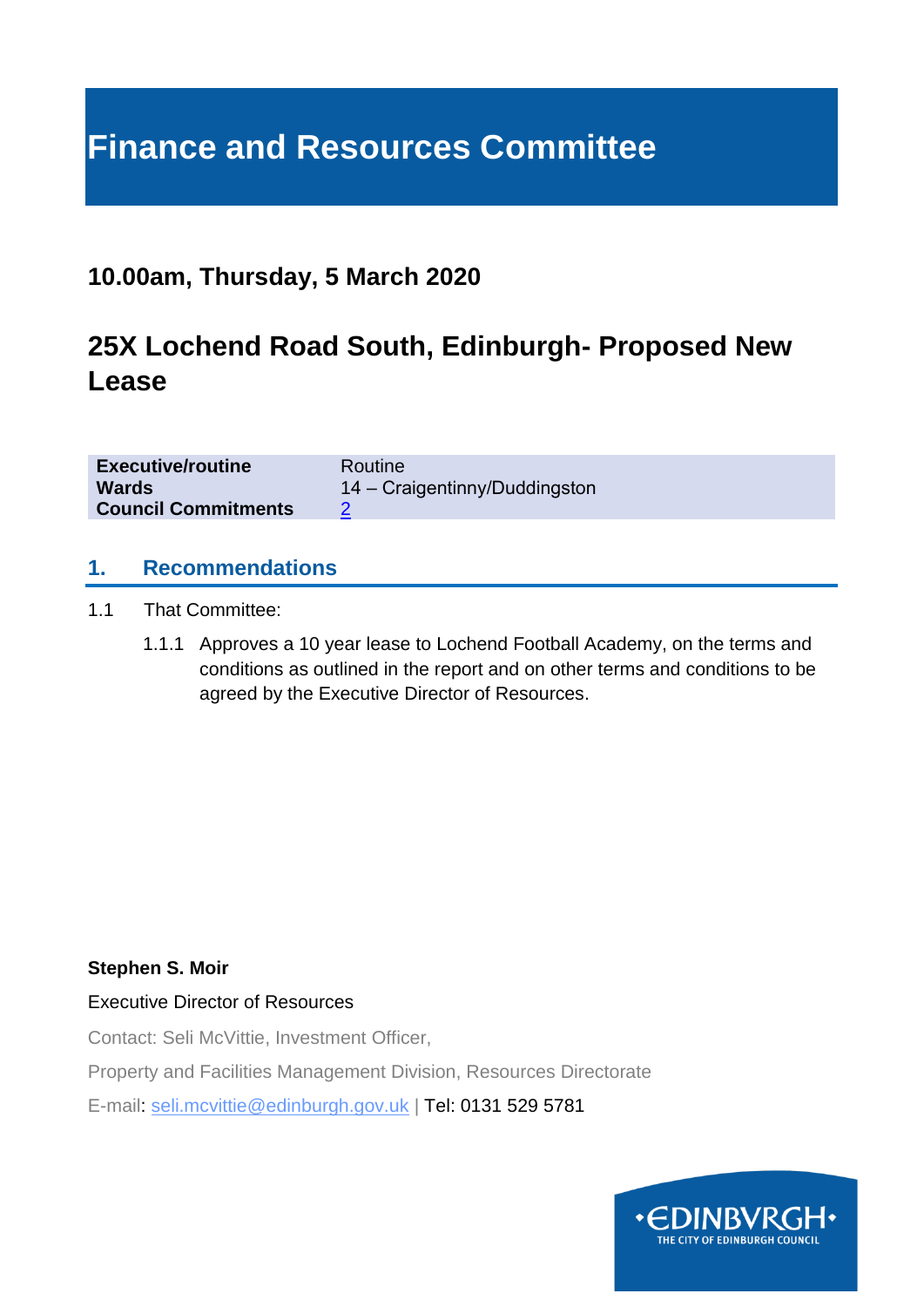**Report**

# **25X Lochend Road South, Edinburgh- Proposed New Lease**

#### **2. Executive Summary**

2.1 Lochend Football Academy currently occupy land 25X Lochend Road South, Edinburgh. Their current lease expired in 2016 and is now running on a year to year basis. This report seeks approval to grant a new 10 year lease, on the terms and conditions outlined in the report.

#### **3. Background**

- 3.1 The subjects extend to 0.32 hectares (0.70acres) or thereby, located at 25X Lochend Road South as shown outlined in red on the attached plan. The site consists of four temporary units and a 3G artificial football.
- 3.2 Lochend Football Academy (formerly known as Lochend Youth Football Club) have occupied the site since 2011. Their current lease ended in March 2016 and is now running on tacit relocation on a year to year basis at a rent of £150 per annum.
- 3.3 Discussions have taken place to agree a longer lease to provide the tenant with greater security and to move the rent away from concessionary terms.

#### **4. Main report**

- 4.1 The following terms have been provisionally agreed:-
	- Subjects: Land at 25X Lochend Road South, Edinburgh;
	- Tenant: Lochend Football Academy;
	- Term: 10 Years from March 2020;
	- Rent: £1,000 per annum;
	- Use: Football pitch and changing rooms to be used for sports purposes and the storage of sports equipment;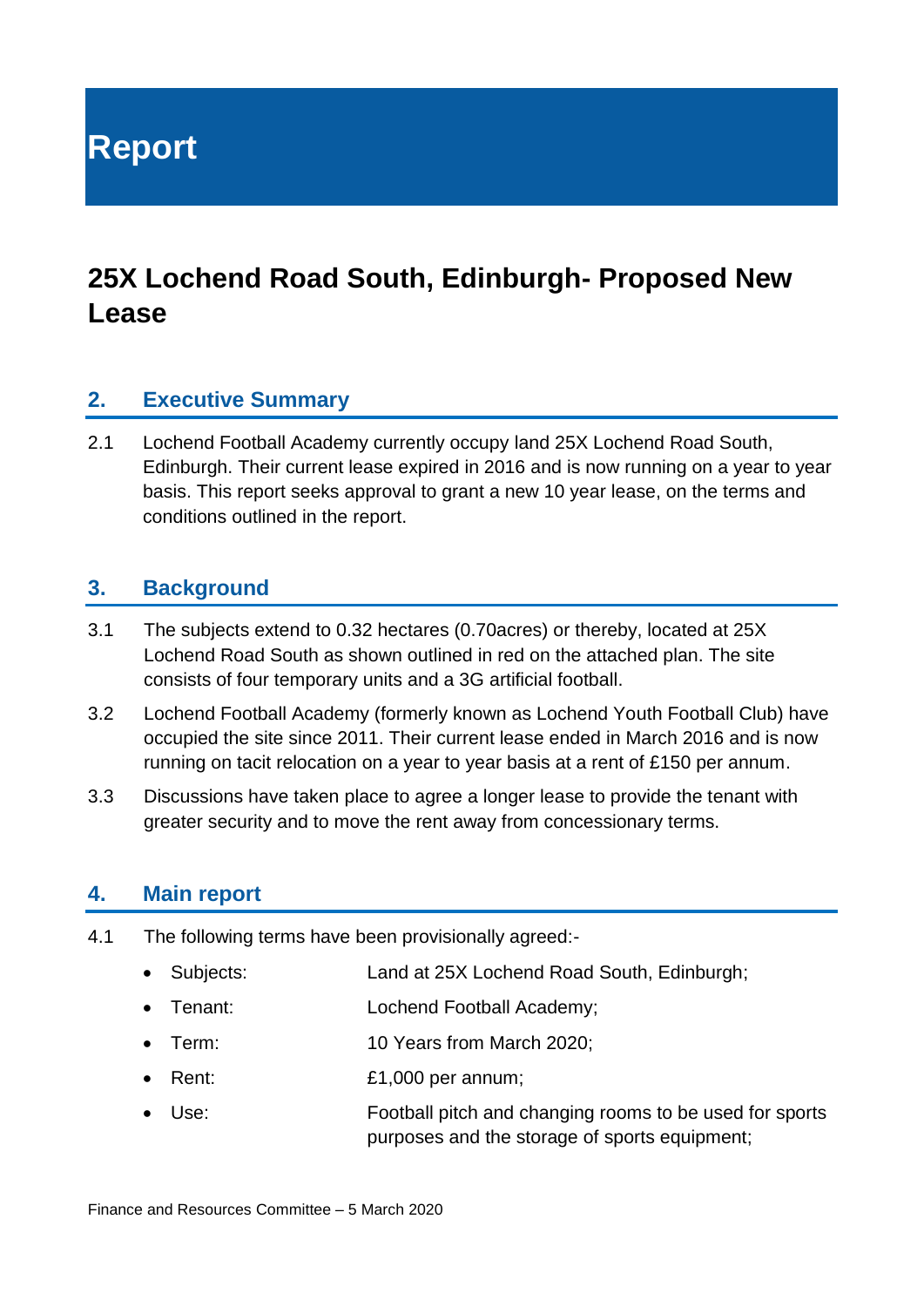- Rent Review: The rent will be reviewed on the fifth anniversary on an upwards only basis;
- Repair: Full repairing and maintaining obligation;
- Costs: Each party will be responsible for their own costs in the preparation of the lease;
- Other terms: As contained in a standard lease.

#### **5. Next Steps**

5.1 Following approval of the terms by Finance and Resources Committee, solicitors will be instructed to conclude the legal documentation.

#### **6. Financial impact**

6.1 An increase in rent to £1,000 per annum to the General Property Account, effective from March 2020.

#### **7. Stakeholder/Community Impact**

7.1 Ward elected members have been made aware of the recommendations of the report.

#### **8. Background reading/external references**

N/A

### **9. Appendices**

Appendix 1 - Location Plan